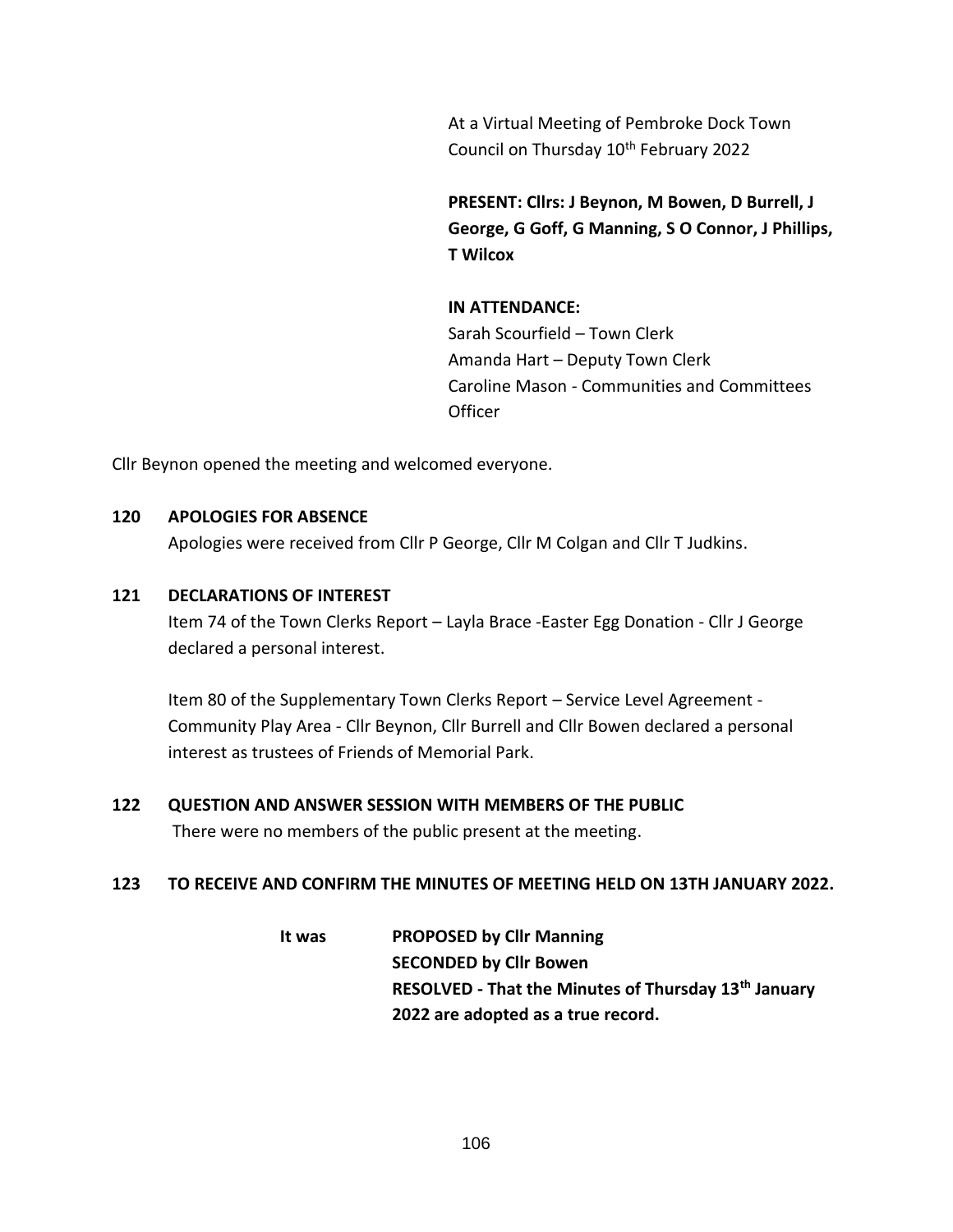# **124 MATTERS ARISING FROM THE MINUTES OF THURSDAY 13th JANUARY 2022 Page 99 item 63 – Queen's Platinum Jubilee**

Cllr Goff commented that there had been a meeting and it was very productive.

### **Page 100 item 72 – Bench Locations**

Cllr Bowen commented about the email regarding the Age friendly chat benches and asked if Council would consider applying for one of the free benches for the green area off Ferry Lane at the end of Bush Street, she said that she had noticed people sitting on the grass and thought it would be a nice place for residents to have a bench.

 The Town Clerk stated that she would need to confirm with PCC to obtain permissions and agree the location.

> **It was PROPOSED by Cllr Bowen SECONDED by Cllr O Connor RESOLVED That - PDTC would apply for an Age Friendly Chat Bench for the Bush Estate area**

### **All members agreed**

## **Page 100 item 70 – Law Street Bus Stop**

The Town Clerk informed members that a response had been received from PCC explaining the reason why the proposed bus shelter cannot be backed onto the road. She said that the shelter would need to be 600mm from the kerbside which would only leave 1000mm passing point but there needs to be 1200mm due to the stability required.

Members discussed the bus shelter and its positioning in relation to the pictures which had caused some confusion. The Town Clerk shared her screen to ensure members had a clear understanding of how the new bus shelter would be positioned facing outwards from the wall.

| lt was | <b>PROPOSED by Cllr O Connor</b>                      |
|--------|-------------------------------------------------------|
|        | <b>SECONDED by Cllr Burrell</b>                       |
|        | <b>RESOLVED That - Members agreed to have the bus</b> |
|        | shelter in Law Street positioned as proposed by PCC.  |

#### **A Vote was taken, all members agreed**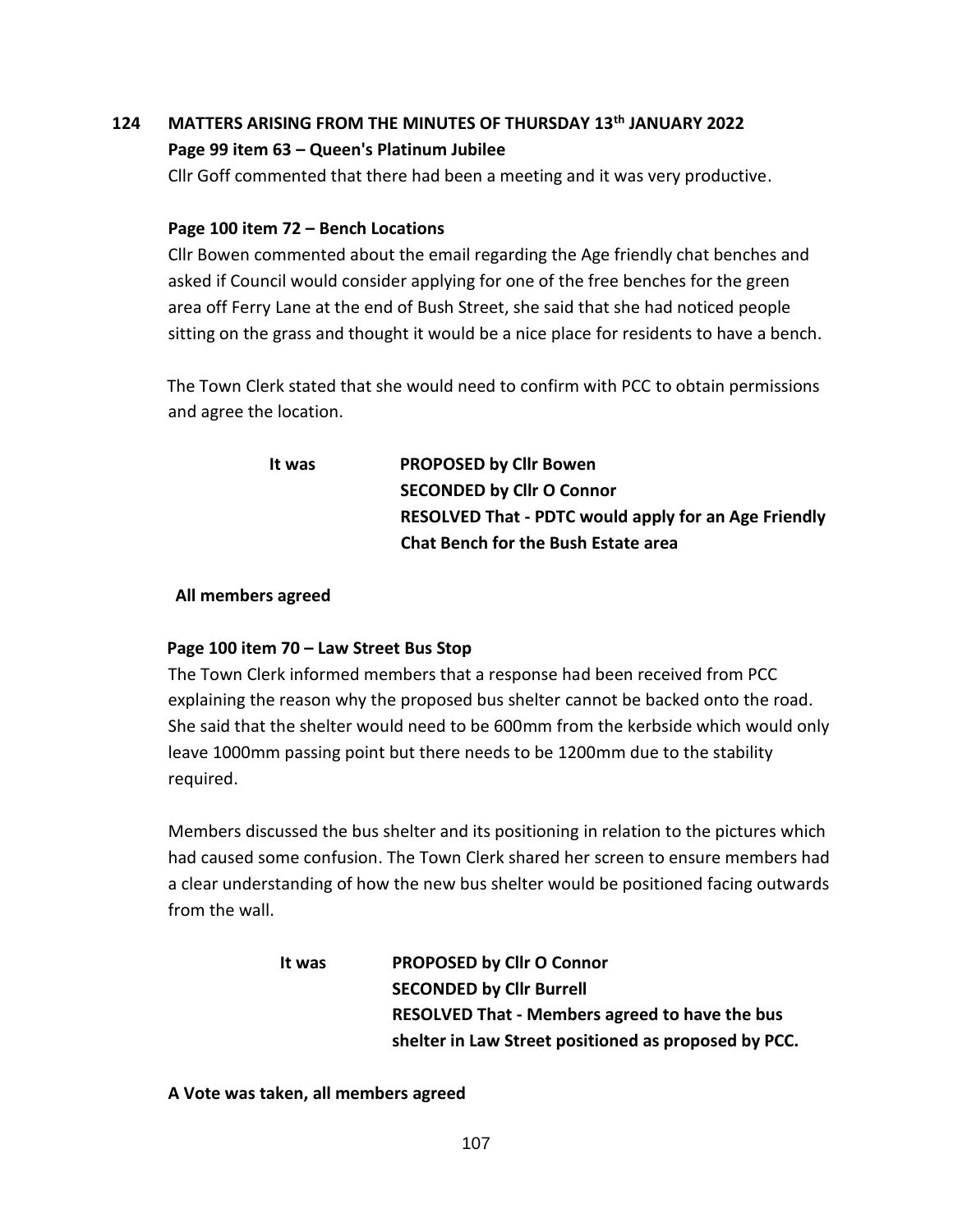#### **Page 104 item 116 – Community issues**

Cllr Burrell commented on Cllr Gannon's behalf, that he had contacted the Milford Haven Port Authority regarding the Tesco trolleys and they confirmed that they had not managed to persuade Milford Haven Tesco to introduce the coin system.

Cllr Burrell confirmed that a letter did go out to the parents of Pembroke Dock Community School regarding parking in between the trees at the Memorial Park. It did improve for a few days.

## **125 TO RECEIVE AND CONSIDER THE REPORT OF THE TOWN CLERK 73. Internal Audit 2021/2022**

The Town Clerk stated that she had received confirmation from Mr. Bernie Scourfield that he is able to complete the internal audit for 2021/2022 financial year. She informed members that the charge for the work required will be £20 per hour.

| It was | <b>PROPOSED by Cllr Manning</b>                         |
|--------|---------------------------------------------------------|
|        | <b>SECONDED by Cllr Burrell</b>                         |
|        | RESOLVED – That PDTC agreed and confirmed that Mr.      |
|        | Bernie Scourfield will undertake the internal audit for |
|        | 2021/2022                                               |

## **74. Layla Brace – Easter Egg Donation**

The Town Clerk stated that Layla Brace had been in contact asking if the Council would be willing to donate 200 Easter eggs for upcoming discos which she has planned for the children of the town. She said that the Easter eggs will be at a cost of £200. The Town Clerk reminded members that there was £854 remaining in the donation pot.

Members discussed the donation request and agreed not to support the request on this occasion, as this was the second application within a year from the same person who had been previously informed that she would need to set up as a registered charity to apply for any future funding.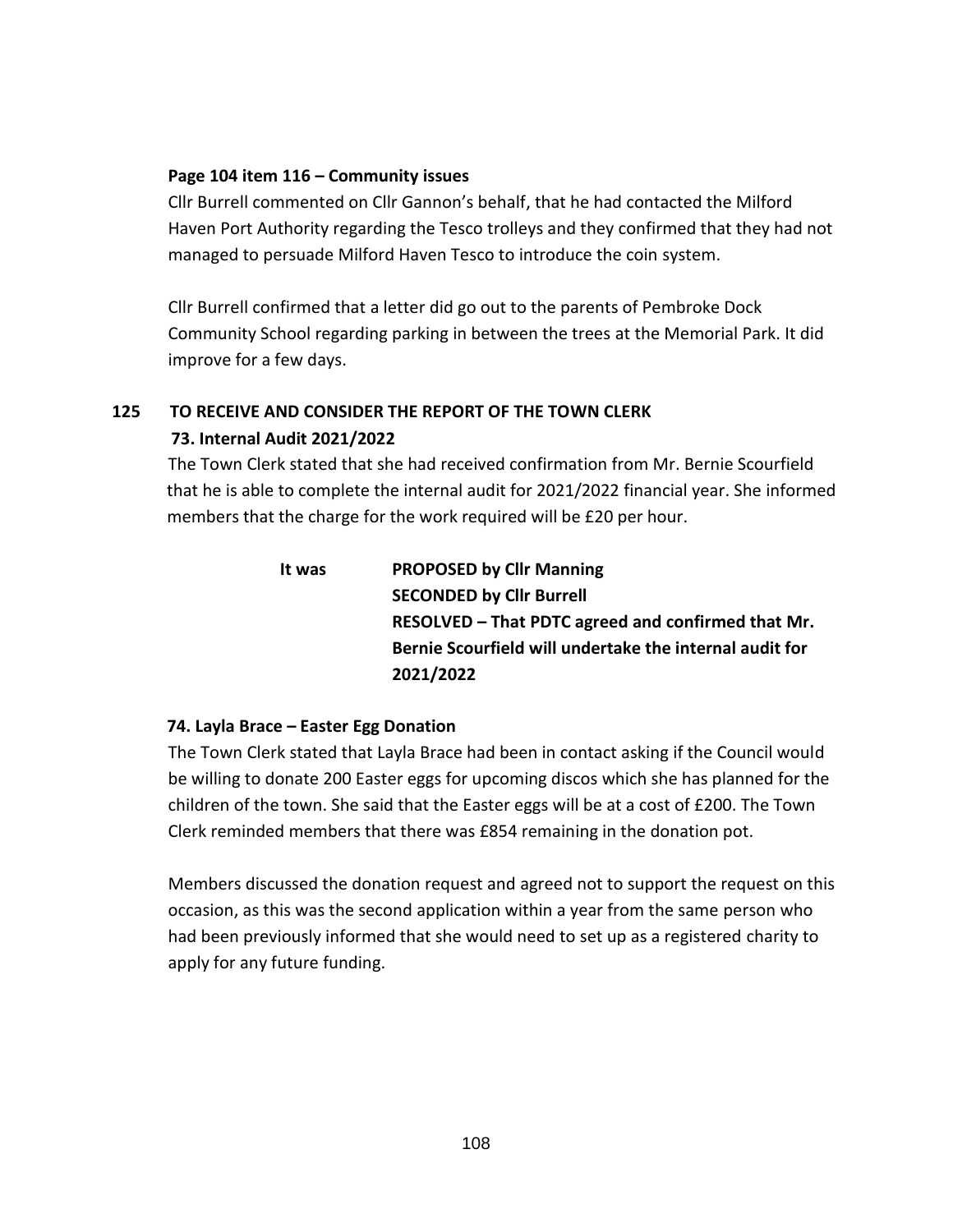Cllr Burrell stated that she would be more than happy to help Layla set herself up as a constituted community group and support her in putting information together to submit an application for the next financial year in a suitable format for the council.

Cllr Wilcox commented that he agreed with members on the formalisation, however he did suggest that until Layla decides to go down that route she could make a grant application through Pennar and Bufferland Association or St Patricks Community Hall.

The Town Clerk advised Cllr Wilcox's that there was a problem with his suggestion as both organisations had already applied for grant funding in this financial year.

Cllr Beynon asked the Town Clerk if she could send an email to Layla Brace explaining why the Town Council would not be supporting her application on this occasion, and that Cllr Burrell has offered to help her formulate a constituted community group to enable her to apply for grant funding in the future.

Cllr O Connor commented that if they formalise a group and submit a grant application in the future, to put the two donations for Christmas and Easter on the same form, and these can be paid in two payments when required, due to the rule that only one application can be submitted by an organisation in one financial year.

#### **All members agreed**

## **75. Memorial Park issues**

The Town Clerk stated that at the last meeting the issue of the damage between the trees on the access road was discussed and ideas of how to stop PDCS parents parking in the area were put forward. It was agreed a letter would be sent to the school asking them to send it out to the parents to highlight the issues but also recommended thatother ideas were explored. As suggested by Cllr Phillips we have looked at some possible planting suggestions with some bushy evergreens being priced up. Prices were obtained for Griselinia or similar which are well established plants.

- Slade Cross Nursery Euonymum £27.99
- Hill Farm Nursery Griselinia £16.00
- Coreside Nursery Griselinia £18.00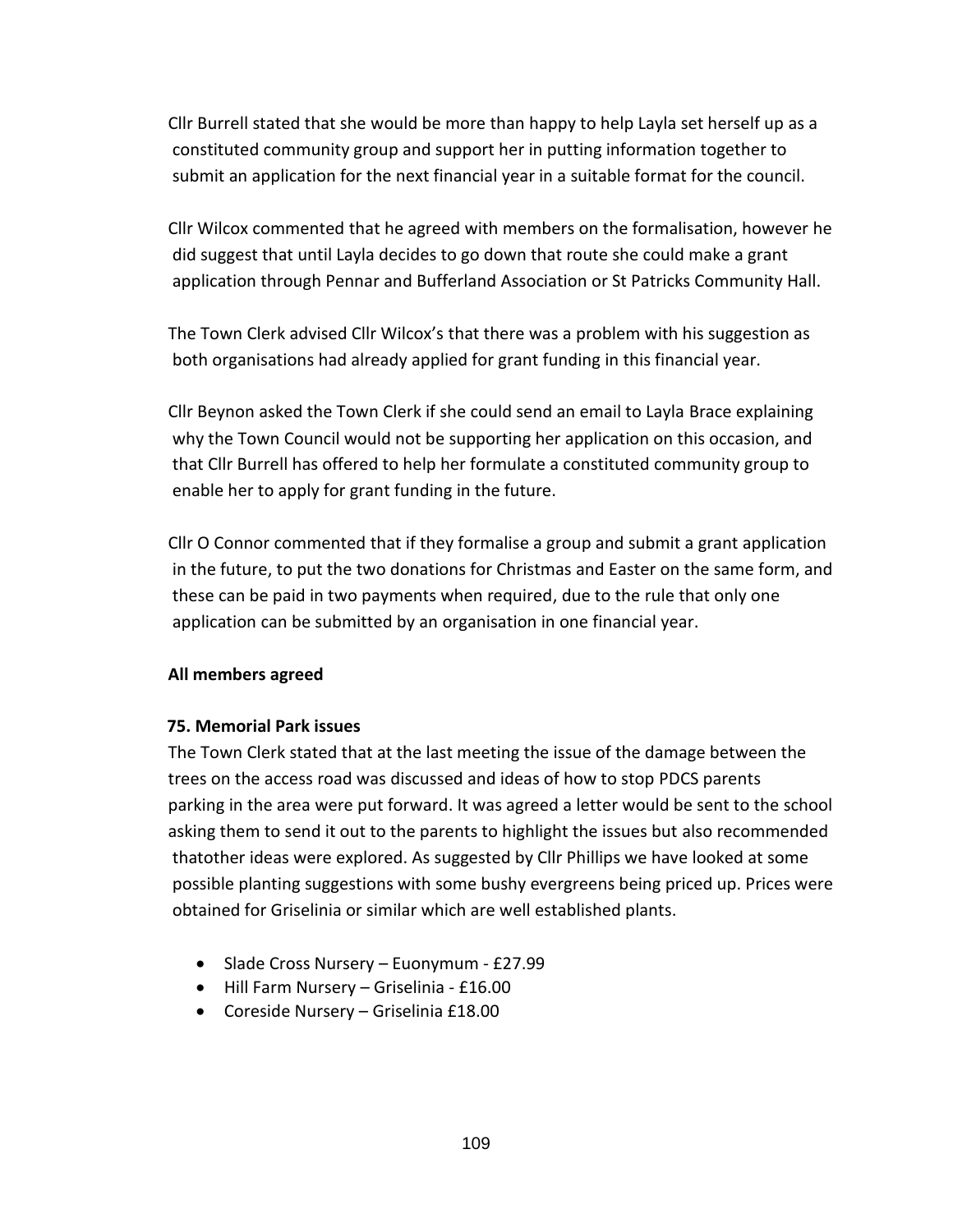The Town Clerk stated that there are 8 gaps that would need filling with 2 shrubs in each gap, therefore PDTC would require 16 shrubs. The cheapest option would be £256.00 from Hill Farm Nursery

Cllr O Connor commented that it would be good to get something between the trees but was concerned that PDTC does not own the land therefore permissions would be needed.

Members discussed the shrubs as an option and how they will be maintained along with the legal implications of planting the shrubs between the trees. The Town Clerk stated that she would need to get final agreement with PCC.

Members discussed that the shrubs would need to be established and agreed that Phil could assess the need for any protection when they are being planted.

# **It was PROPOSED by Cllr Beynon SECONDED by Cllr Goff RESOLVED That – PDTC will look at obtaining permissions and purchasing the 16 Griselinia shrubs at a cost of £256.00**

**A Vote was taken, all members agreed.**

## **76. Community Food Strategy**

The Town Clerk stated that the Welsh Government is developing a Community Food Strategy, and they want to hear from anyone already involved in community projects/enterprises in Wales to understand what community food means to you and learn about experiences of being involved in community food projects.

The Town Clerk informed members that there is a short survey which they are asking for any interested parties to complete. Survey link:

[https://businesswales.gov.wales/foodanddrink/news-and-events/news/welsh](https://businesswales.gov.wales/foodanddrink/news-and-events/news/welsh-community-food-survey-2021)[community-food-survey-2021](https://businesswales.gov.wales/foodanddrink/news-and-events/news/welsh-community-food-survey-2021)

## **77. Milford Haven Energy Kingdom – Demonstration Event Invitation**

The Town Clerk informed members that they have all been invited to the above event which is due to take place on Friday  $18<sup>th</sup>$  February 10.00am – 4pm with guided tours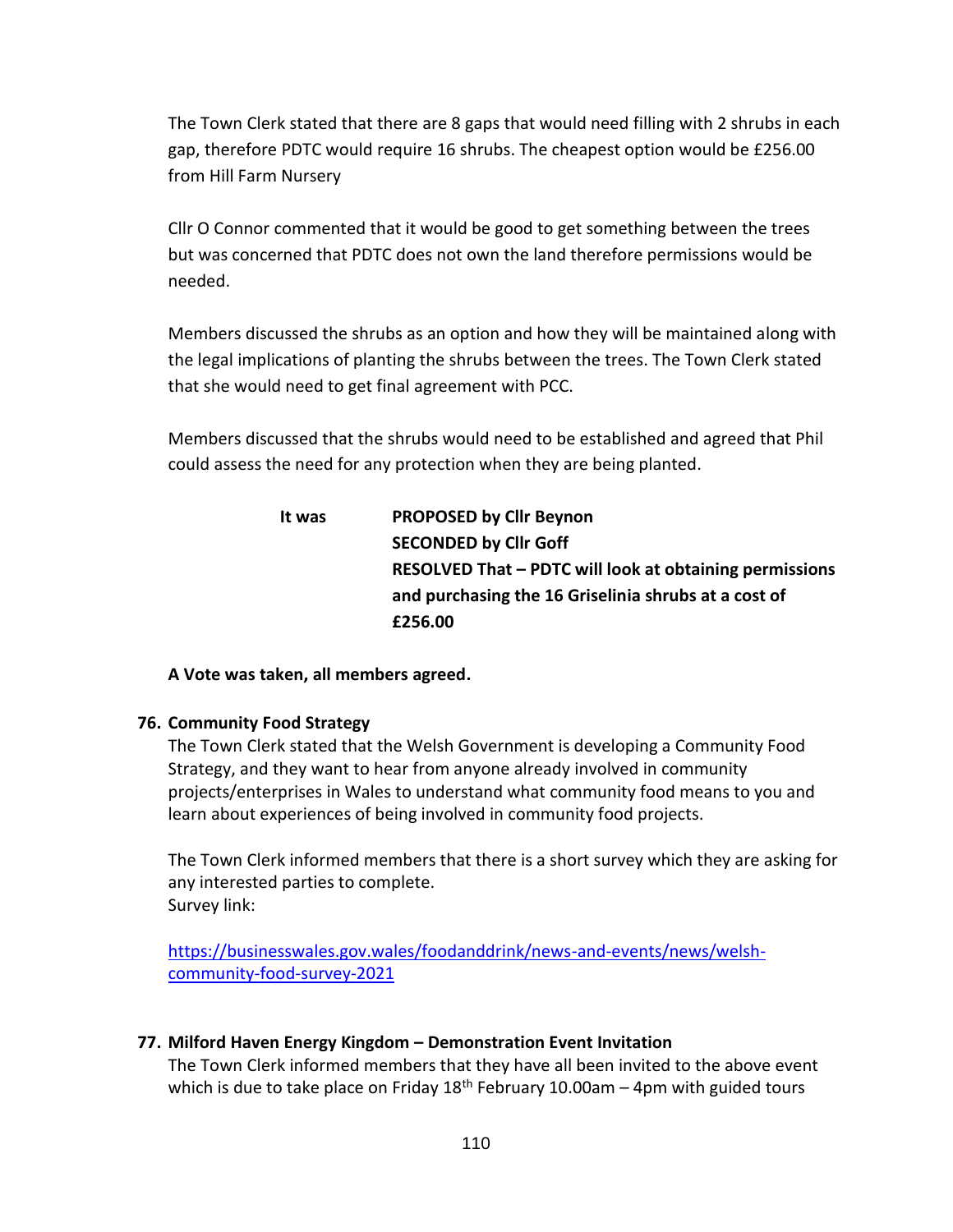every 30 minutes. She said that the event will be taking place at Mackerel Quay, Milford Haven.

## **78. Draft Well-Being Assessment**

The Town Clerk stated that she had previously sent out a copy of the Draft Well-being Assessment which is currently out for consultation. Within the information she had also included the response form and asked members for their responses.

Cllr Burrell commented that she was pleased the consultation had recognised that the democratic representation needs to be more diverse and that young people's participation in democracy needs to be strengthened. She said that mental health issues resulting from COVID had changed the way we work along with digital connectivity and how people get engaged. Regarding the economy, the town centre role has changed and they have recognised that young people do not see a viable future for themselves in Pembrokeshire and that they need to do some work to improve that.

Cllr Burrell commented that there was nothing about tourism and the importance of community involvement and sustainability of tourism in Pembrokeshire and would like to see more community involvement in their tourism strategy. She said that with regards to the environment they have recognised there are high levels of pollution in the waterway which is a special area of conservation, and she would like them to recognise the importance of green space and nature in towns for people's wellbeing.

Cllr Bowen commented that she commends most of the document but felt there was a lack of emphasis on good affordable and reliable transport with connected buses and train timetables.

Cllr O Connor commented that the document summarises that Welsh language is increasing in the county but raised that it does not say the target or how they are going to reach the target or what the democratic representation in Pembrokeshire currently is as the area is not that diverse.

Cllr Burrell clarified that by diversity this is about age and male/female representation it's not just race and ethnicity.

Cllr O Connor commented about world poverty and said that the cost of living is having an impact on more working families. Cllr O Connor commented and asked if the Council ensures that any contract with the Council is with a living wage Employer. Cllr O Connor commented that they have only included transport within the arts and crafts sector and that there is no mention on people having reliable access to get to and from work.

Cllr Beynon commented that this is an assessment and when they formulate the plan, We need to ensure they include what, when and how. He said that this involves the whole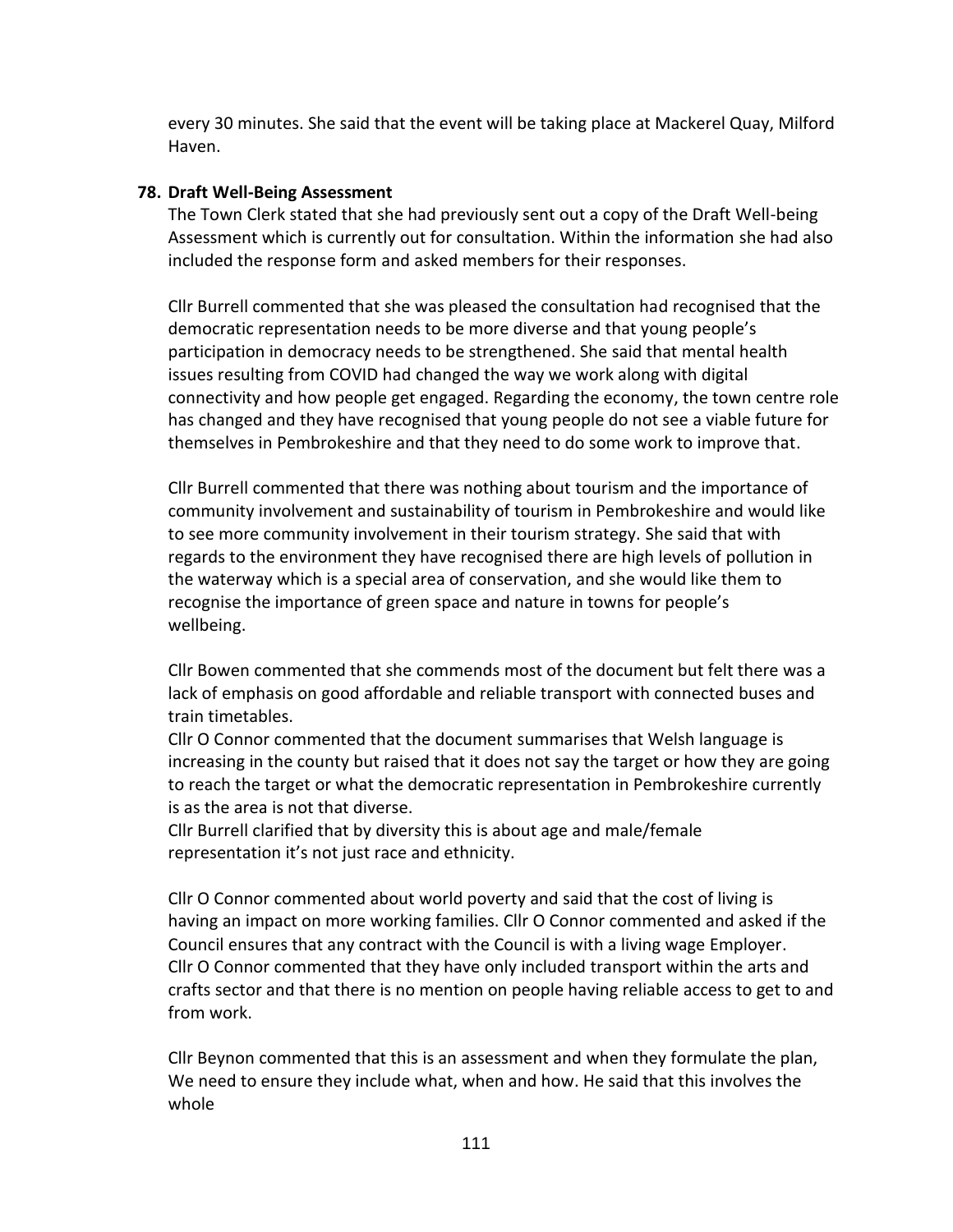of the public service bodies that operate in our town.

### **79. LDP2 – Key Information**

The Town Clerk stated that Pembrokeshire County Council have provided the following key information

- LDP 2 Timetable is delayed
- **•** There will now be a  $2^{nd}$  Deposit Plan consultation in the future
- PCC are publishing 3 new candidate sites for consultation
- $\bullet$  The candidate site consultation runs until 16<sup>th</sup> March 2022

## **80. Society of Local Council Clerks Membership Renewal**

The Town Clerk stated that the SLCC Membership renewal is now due which is a cost of £234. She said that this service is invaluable to clerks and staff of the council, providing support through the administration and training processes.

> **It was PROPOSED by Cllr O Connor SECONDED by Cllr Goff RESOLVED That – members agreed for the annual SLCC membership renewal to be paid**

### **All members agreed**

## **81. Upcoming Election – Purdah**

The Town Clerk informed members that Purdah will commence from 18th March 2022. She said that Councillors who are standing for re-election can continue to discharge normal council business but should be cautious during this time.

Publicity is defined as 'any communication, in whatever form, addressed to the public at large or to a section of the public'.

You should not:

- Produce publicity on matters which are politically controversial
- Make references to individual candidates or parties on press releases
- Arrange proactive media or events involving candidates
- Issue photographs which include candidates
- Supply council photographs or other materials to political group staff unless you have verified that they will not be used for campaigning purposes
- Continue hosting third party blogs or e-communications
- Help with national political visits (as this would involve using public money to support a particular candidate or party). These should be organised by political parties with no cost or resource implications for the council.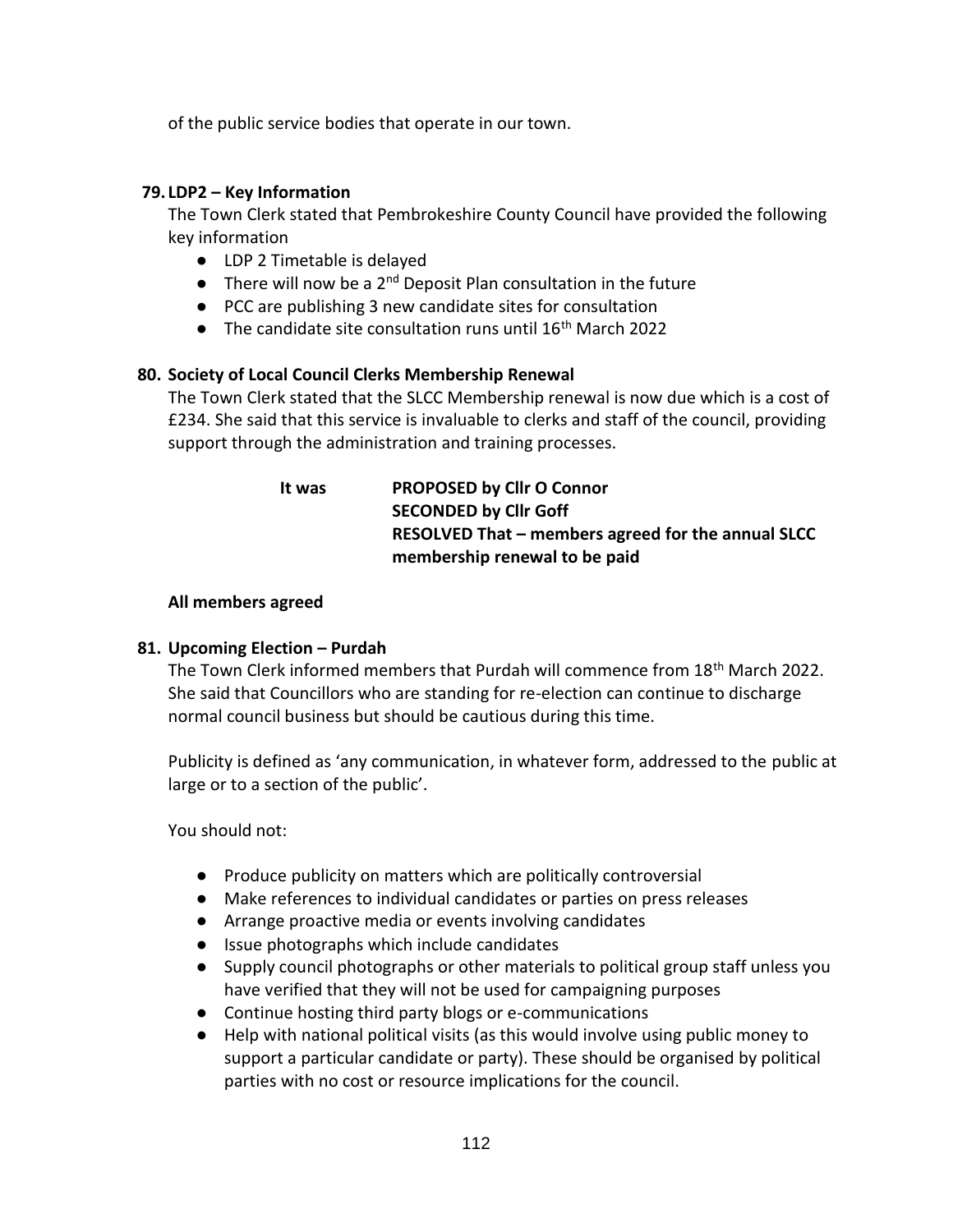You should also think carefully before you:

- Continue to run campaign material to support your own local campaigns. If the campaign is already running and is non-controversial (for example, on issues like recruitment, recycling or foster care) and would be a waste of public money to cancel or postpone them, then continue. However, you should always think carefully if a campaign could be deemed likely to influence the outcome of the election. In such cases you should stop or defer them. An example might be a campaign on an issue which has been subject of local political debate and/or disagreement.
- Launch any new consultations. Unless it is a statutory duty or considered normal council business, such as budget consultations. Councils should consider carefully before starting any new consultations or publish report findings from consultation exercises, which could be politically sensitive.

## **78. A477 Pembroke Dock Roundabout to Pater Church Fibre Network Upgrade**

The Town Clerk informed members that there will be traffic management restrictions starting on Sunday 13<sup>th</sup> February through till the end of May. There will be overnight closures between Waterloo Roundabout and Ferry Lane 19.00 till 5.00am with some daytime works with traffic management Monday to Saturday 8.00am – 17.00 between Ferry Lane and Pater Church on the A477.

## **126. TO RECEIVE AND CONSIDER THE SUPPLEMENTARY REPORT OF THE TOWN CLERK**

## **79. Additional Community Governors – Pennar School & Pembroke Dock Community School**

The Town Clerk stated that she had received notification that new nominations are required for Pennar and Pembroke Dock Community School. She said that nominations for both are required by  $7<sup>th</sup>$  March 2022.

Members were asked for any expressions of interest to be emailed to the Town Clerk before 7<sup>th</sup> March and she said she would also contact the schools to highlight that there is an upcoming Election.

## **80. Service level Agreement – Community Play Area**

The Town Clerk stated that the above document had been received for 2022-2025 which outlines the services agreed along with the cost for Memorial Park and St Patricks play area. She reminded members that the annual costs had previously been agreed and discussed and covers the following:

- Routine safety inspections (at least fortnightly)
- A more detailed safety inspection every 3 months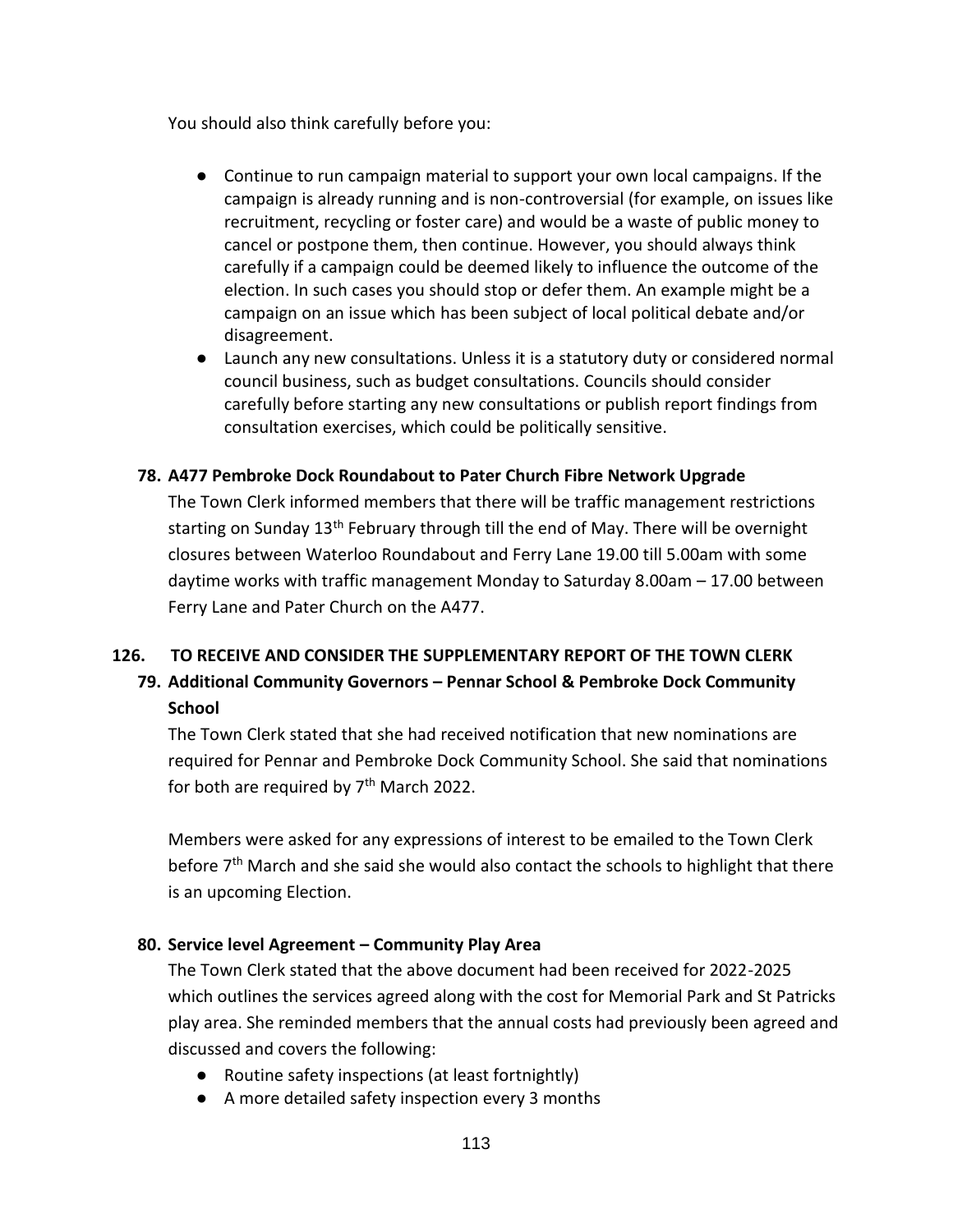- A single independent inspection every year (arranged by PCC, external provider)
- Reports from the quarterly and annual inspections, including defects reported as and when they are found
- Public Liability Insurance for each named play area
- Grass cutting around the play area (12 cuts per year)

Invoices will be issued in November/December for the year in question. For the next three years the costs will be:

|                 | Safety inspections £  | Grass cutting £     | Total £               |
|-----------------|-----------------------|---------------------|-----------------------|
| Year 1 2022/23  | Memorial Park £628.00 | Memorial Park - N/A | Memorial Park £628.00 |
|                 | St Patricks £628.00   | St Patricks - N/A   | St Patricks - £628.00 |
| Year 2 2023/24* | Memorial Park £641.00 | Memorial Park - N/A | Memorial Park £641.00 |
|                 | St Patricks £641.00   | St Patricks - N/A   | St Patricks £641.00   |
| Year 3 2024/25* | Memorial Park £654.00 | Memorial Park - N/A | Memorial Park £654.00 |
|                 | St Patricks £654.00   | St Patricks - N/A   | St Patricks - £654.00 |

Pembroke Dock Town Council will:

- Ensure PCC has 2 up to date contacts for receipt of reports and defect information
- Address LOW risk issues identified within six months of notification
- Address MEDIUM and HIGH risk issues identified immediately following notification – this could include fixing issues, replacing, closing or removing equipment (as appropriate)
- Be responsible for all play equipment, including maintenance and repairs

| lt was | PROPOSED by Cllr O Connor                            |
|--------|------------------------------------------------------|
|        | <b>SECONDED by Cllr Manning</b>                      |
|        | RESOLVED That – Members of PDTC agreed to accept the |
|        | Service Level Agreement for Community Play Areas and |
|        | payments set out for the three-year period           |
|        |                                                      |

#### **All members agreed**

## **81.Enhancing Pembrokeshire funding**

The Town Clerk stated that further to the Town Council being approached by two organisations asking to use our Pembroke Dock 'pot' on Pembrokeshire wide projects. The Town Clerk proposed that PDTC write to PCC to ask them to confirm:

1. The amount allocated to the Pembroke dock 'pot' in total since the Enhancing Pembrokeshire funding was launched.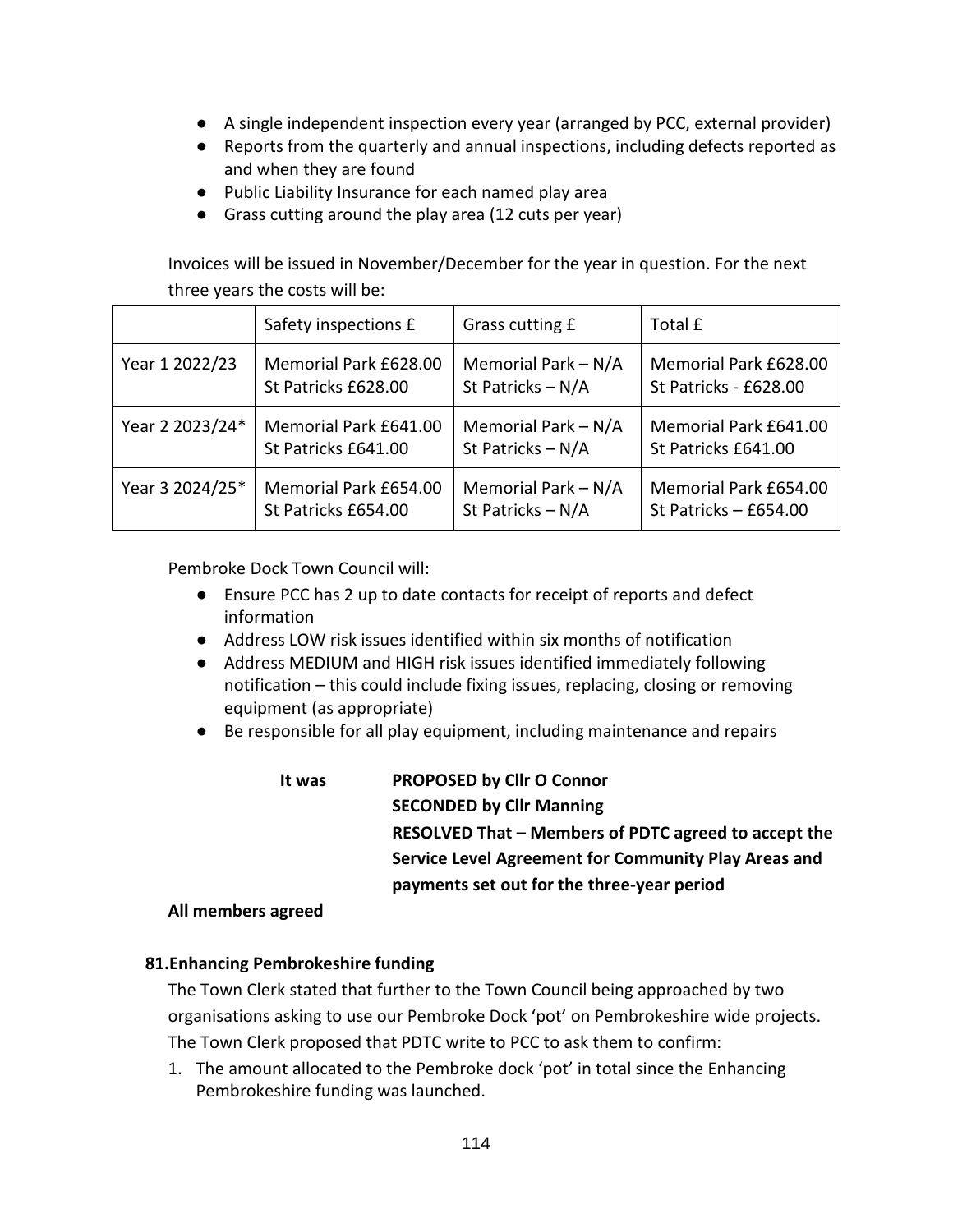- 2. The projects allocated funding and how much each received
- 3. How much remains in the pot to be claimed
- 4. Any applications from Pembroke Dock awaiting assessment

She said that this would help to understand how the pot has benefited Pembroke Dock so far, and if there is anything we can do as a Town Council to promote/support it's uptake in Pembroke Dock to maximise benefits (e.g. offering match funding if needed)

# **It was PROPOSED by Cllr Beynon SECONDED by Cllr Goff RESOLVED That – PDTC agree for the Town Clerk to write to PCC to ask for confirmation regarding the Enhancing Pembrokeshire Fund**

### **All members agreed**

# **127. ANY OTHER ITEMS WHICH THE MAJOR DECIDES ARE URGENT** There were no other items which are urgent.

# **128. TO RECEIVE A REPORT FROM TOWN COUNCIL REPRESENTATIVES SERVING ON OUTSIDE BODIES**

Cllr O Connor updated members regarding the Argyle Patient Participant Group and informed members that they will be meeting again in March to discuss what has been happening and what improvements are planned.

Cllr O Connor commented that if members are no longer on any outside bodies to ensure any relevant paperwork is handed over straight away. He said that although the Pater Hall is moving forward it is very slow.

## **129. TO RECEIVE AND CONSIDER THE FINANCIAL REPORTS ACCOUNTS FOR PAYMENT**

| <b>Date</b> | <b>Description</b>                   | Amount  |
|-------------|--------------------------------------|---------|
| 05.01.2022  | <b>Clarity Copiers</b>               | £31.56  |
| 05.01.2022  | Balloon Sensations - Christmas event | £135.00 |
| 05.01.2022  | British Gas - gas                    | £238.80 |
| 05.01.2022  | $CSE - catering$ supplies            | £298.04 |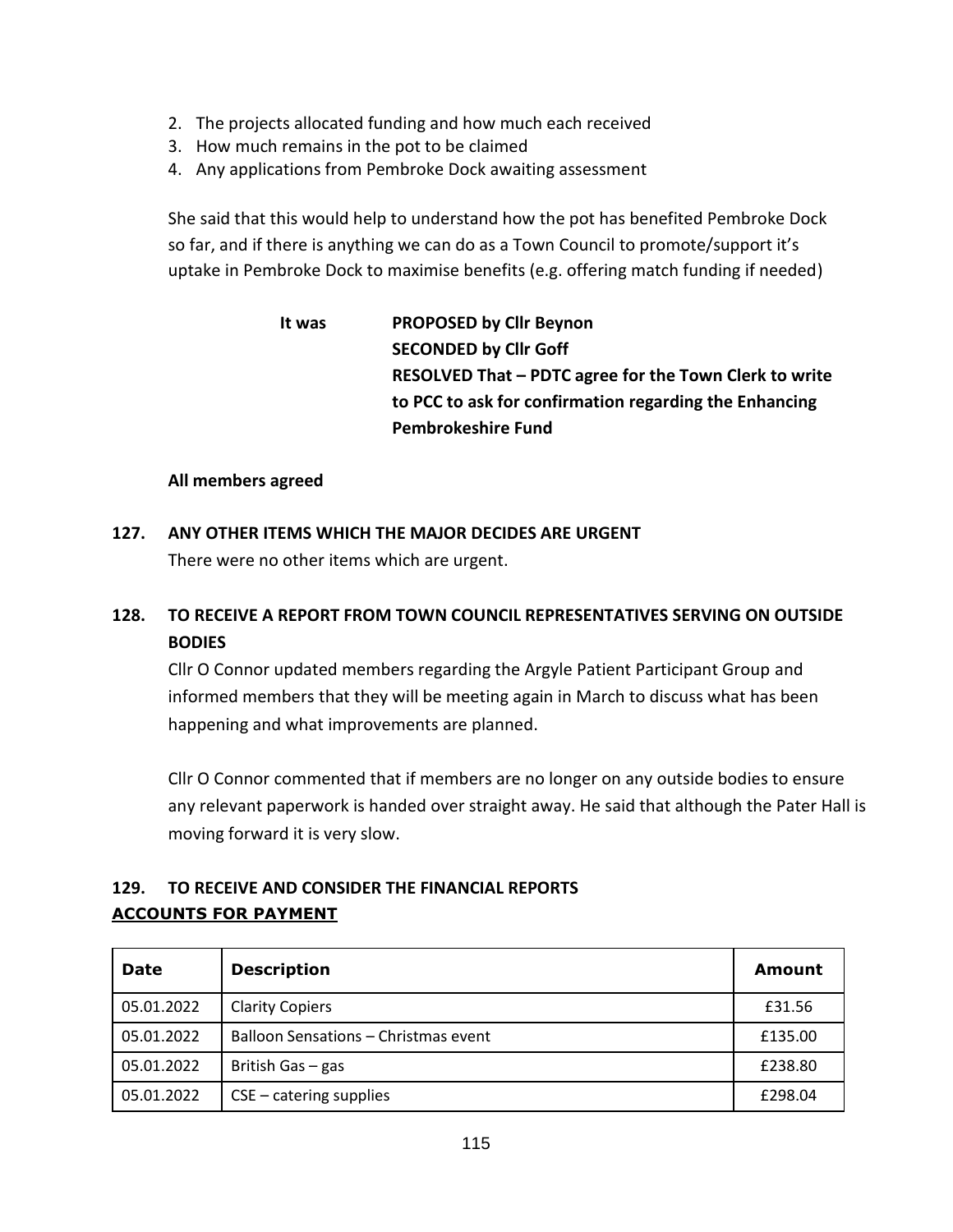| 06.01.2022 | <b>BT Group</b>                   | £151.16   |
|------------|-----------------------------------|-----------|
| 07.01.2022 | Post Office - postage             | £9.21     |
| 10.01.2022 | Google cloud Ltd                  | £6.00     |
| 11.01.2022 | P A Lynch - materials             | £25.14    |
| 11.01.2022 | P A Lynch                         | £1,500.00 |
| 12.01.2022 | 1 & 1 internet                    | £6.00     |
| 17.01.2022 | McAfee Antivirus software         | £49.99    |
| 19.01.2022 | Daisy Jack Magic - Christmas tree | £485.00   |
| 24.01.2022 | SWALEC - Albion square            | £43.43    |
| 23.01.2022 | <b>Bank Charges</b>               | £8.00     |
| 25.01.2022 | <b>Dyfed Alarms</b>               | £43.20    |
| 26.01.2022 | Microsoft 365 Subscription        | £79.99    |
| 27.01.2022 | British Gas - electric            | £52.52    |
| 27.01.2022 | Zoom meetings                     | £14.39    |
| 28.01.2022 | Marc Jones - window cleaning      | £40.00    |
| 01.02.2022 | <b>Clarity Copiers Ltd</b>        | £29.27    |

## **PAYMENTS PREVIOUSLY AGREED** e.g., Grants, Sec 137 payments, allowances

| <b>Date</b> | <b>Description</b>                               | <b>Amount</b> |
|-------------|--------------------------------------------------|---------------|
| 27.01.2022  | N J Griffiths - 1st payment - office alterations | £8,000.00     |
| 01.02.2022  | Brian Jones - dismantle Christmas lighting       | £5,256.00     |
|             |                                                  |               |

## **ACCOUNT RECEIPTS**

| Date       | <b>Description</b> | Amount    |
|------------|--------------------|-----------|
| 02.02.2022 | Interest           | 0.92      |
| 14.01.2022 | Sage               | £39.00    |
| 21.01.2022 | <b>HRMC VAT</b>    | £4,145.22 |

## **SALARIES AND WAGES**

| 06.01.2022-05.02.2022     | <b>Salaries</b> | $E$ 3,760.00 |
|---------------------------|-----------------|--------------|
| 06.01.2022 - 05.02.2022   | Tax & NI        | £ 853.36     |
| $06.01.2022 - 05.02.2022$ | Pensions        | E 1,466.41   |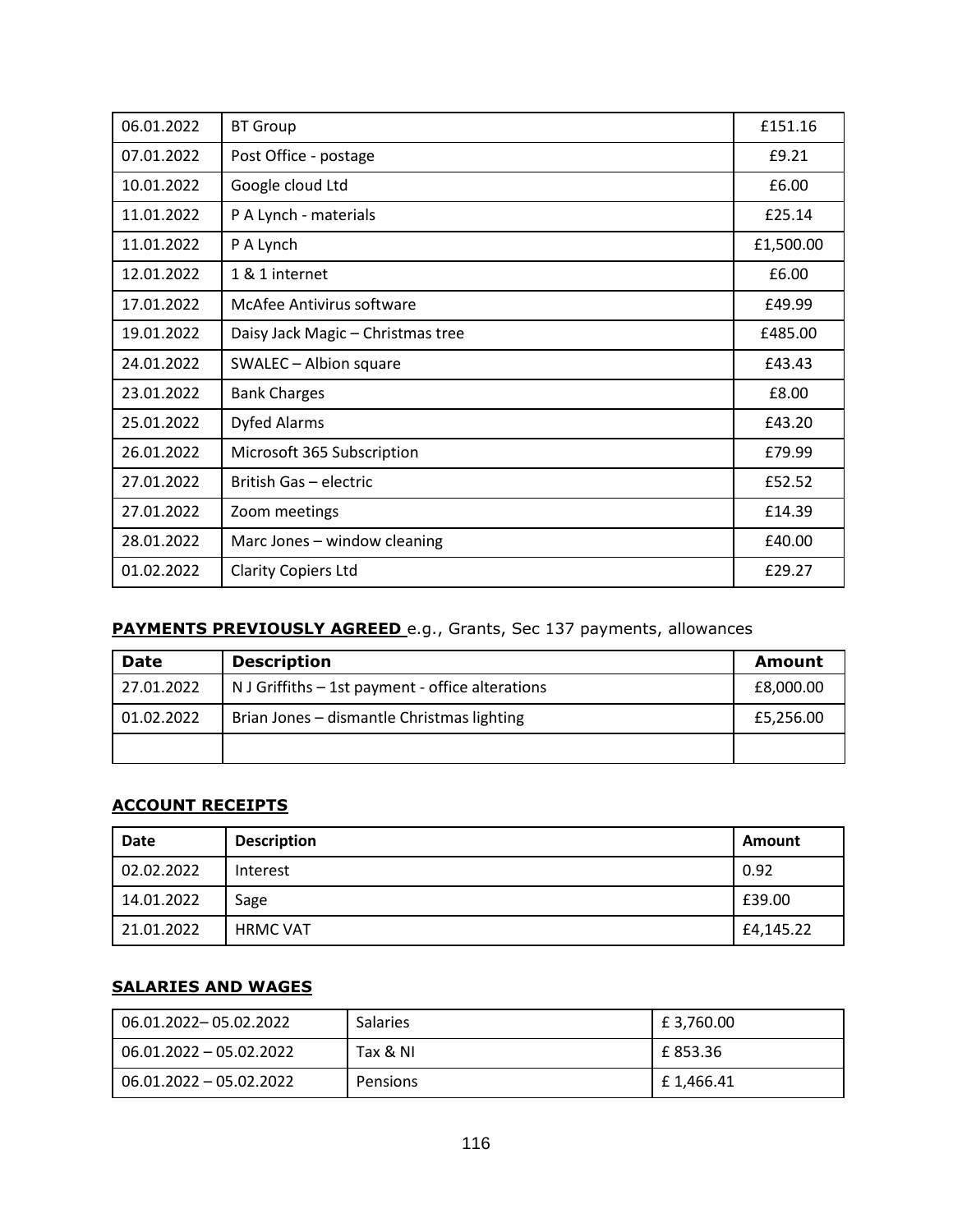#### **ACCOUNT BALANCES**

| 02.02.2022 | <b>HSBC Business Account</b> | £ 55,087.12 |
|------------|------------------------------|-------------|
| 02.02.2022 | <b>HSBC Premium Account</b>  | £107,996.85 |

**It was PROPOSED by Cllr Beynon SECONDED by Cllr J George RESOLVED: That Pembroke Dock Town Council approve payments of the above Payments, Receipts, Salaries and Wages.**

### **130. AGENDA ITEMS FOR THE NEXT MEETING**

There were no agenda items suggested for the next meeting. Members were reminded that the next meeting will be the last meeting before Purdah and to email the Town Clerk if there are items to be added.

#### **131. COMMUNITY ISSUES**

Cllr J George commented that a resident had contacted him about a two very deep potholes outside St Mary's School, he asked if this could be reported to PCC.

Cllr Manning commented that he spoke at last Tuesday's PCC Planning meeting regarding the Tanker Park. He said that the Planning Committee were mindful to refuse the application and deferred to a future meeting to decide what conditions it will be refused on.

Cllr Phillips commented about the Memorial Park, she said that the fencing is rotten and needs replacing and there are no gates on the children's play area with dogs running around freely. Cllr Phillips commented that the gate is also missing at the bottom.

Cllr Beynon commented that there is no budget at present and PCC have been spoken to. He said that as part of the park committee they need to complete the final stage of the project before they can commit to anything else

Cllr Bowen commented about the possibility of putting signs on trees about dog fouling and reminding residents that dogs need to be kept on a lead.

Cllr Beynon commented that St Dogmaels has got a successful dog watch monitoring scheme which does rely on volunteers. He put a link in the chat for members to have a look at.